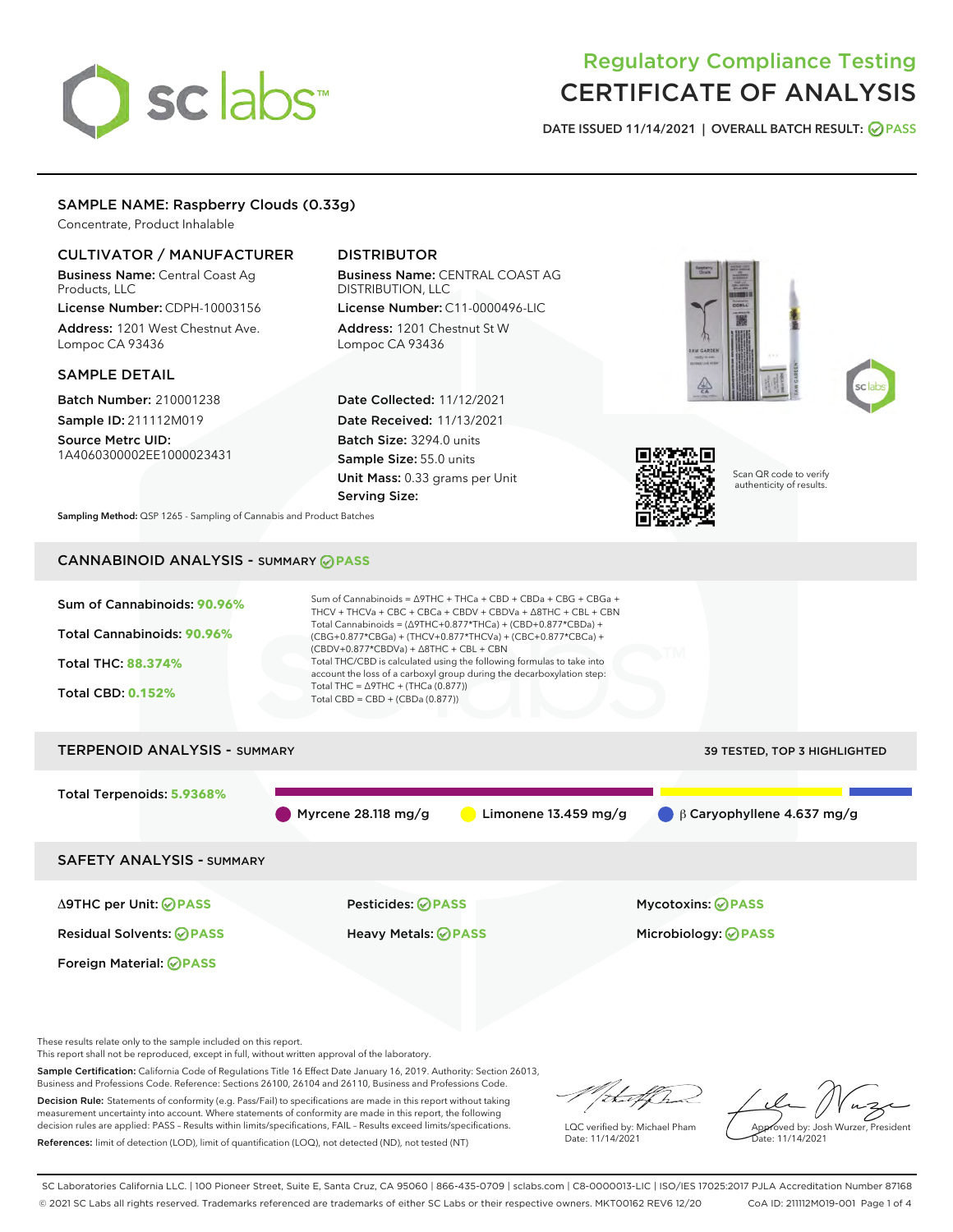



RASPBERRY CLOUDS (0.33G) | DATE ISSUED 11/14/2021 | OVERALL BATCH RESULT:  $\bigcirc$  PASS

#### CANNABINOID TEST RESULTS - 11/14/2021 2 PASS

Tested by high-performance liquid chromatography with diode-array detection (HPLC-DAD). **Method:** QSP 1157 - Analysis of Cannabinoids by HPLC-DAD

#### TOTAL CANNABINOIDS: **90.96%**

Total Cannabinoids (Total THC) + (Total CBD) + (Total CBG) + (Total THCV) + (Total CBC) + (Total CBDV) + ∆8THC + CBL + CBN

TOTAL THC: **88.374%** Total THC (∆9THC+0.877\*THCa)

TOTAL CBD: **0.152%**

Total CBD (CBD+0.877\*CBDa)

TOTAL CBG: 1.434% Total CBG (CBG+0.877\*CBGa)

TOTAL THCV: 0.28% Total THCV (THCV+0.877\*THCVa)

TOTAL CBC: 0.21% Total CBC (CBC+0.877\*CBCa)

TOTAL CBDV: ND Total CBDV (CBDV+0.877\*CBDVa)

| <b>COMPOUND</b>  | LOD/LOQ<br>(mg/g)          | <b>MEASUREMENT</b><br><b>UNCERTAINTY</b><br>(mg/g) | <b>RESULT</b><br>(mg/g) | <b>RESULT</b><br>(%) |
|------------------|----------------------------|----------------------------------------------------|-------------------------|----------------------|
| <b>A9THC</b>     | 0.06 / 0.26                | ±30.401                                            | 883.74                  | 88.374               |
| <b>CBG</b>       | 0.06/0.19                  | ±0.565                                             | 14.34                   | 1.434                |
| <b>CBN</b>       | 0.1 / 0.3                  | ±0.22                                              | 3.3                     | 0.33                 |
| <b>THCV</b>      | 0.1/0.2                    | ±0.14                                              | 2.8                     | 0.28                 |
| <b>CBC</b>       | 0.2 / 0.5                  | ±0.06                                              | 2.1                     | 0.21                 |
| $\triangle$ 8THC | 0.1/0.4                    | ±0.14                                              | 1.8                     | 0.18                 |
| <b>CBD</b>       | 0.07/0.29                  | ±0.070                                             | 1.52                    | 0.152                |
| <b>THCa</b>      | 0.05/0.14                  | N/A                                                | <b>ND</b>               | <b>ND</b>            |
| <b>THCVa</b>     | 0.07 / 0.20                | N/A                                                | <b>ND</b>               | <b>ND</b>            |
| <b>CBDa</b>      | 0.02/0.19                  | N/A                                                | <b>ND</b>               | <b>ND</b>            |
| <b>CBDV</b>      | 0.04 / 0.15                | N/A                                                | <b>ND</b>               | <b>ND</b>            |
| <b>CBDVa</b>     | 0.03/0.53                  | N/A                                                | <b>ND</b>               | <b>ND</b>            |
| <b>CBGa</b>      | 0.1/0.2                    | N/A                                                | <b>ND</b>               | <b>ND</b>            |
| <b>CBL</b>       | 0.06 / 0.24                | N/A                                                | <b>ND</b>               | <b>ND</b>            |
| <b>CBCa</b>      | 0.07/0.28                  | N/A                                                | <b>ND</b>               | <b>ND</b>            |
|                  | <b>SUM OF CANNABINOIDS</b> |                                                    | 909.6 mg/g              | 90.96%               |

#### **UNIT MASS: 0.33 grams per Unit**

| ∆9THC per Unit                         | 1120 per-package limit | 291.63 mg/unit | <b>PASS</b> |
|----------------------------------------|------------------------|----------------|-------------|
| <b>Total THC per Unit</b>              |                        | 291.63 mg/unit |             |
| <b>CBD per Unit</b>                    |                        | $0.50$ mg/unit |             |
| <b>Total CBD per Unit</b>              |                        | $0.50$ mg/unit |             |
| <b>Sum of Cannabinoids</b><br>per Unit |                        | 300.2 mg/unit  |             |
| <b>Total Cannabinoids</b><br>per Unit  |                        | 300.2 mg/unit  |             |

| <b>COMPOUND</b>         | LOD/LOQ<br>(mg/g) | <b>MEASUREMENT</b><br>UNCERTAINTY<br>(mg/g) | <b>RESULT</b><br>(mg/g)                         | <b>RESULT</b><br>$(\%)$ |
|-------------------------|-------------------|---------------------------------------------|-------------------------------------------------|-------------------------|
| <b>Myrcene</b>          | 0.008 / 0.025     | ±0.3627                                     | 28.118                                          | 2.8118                  |
| Limonene                | 0.005 / 0.016     | ±0.1925                                     | 13.459                                          | 1.3459                  |
| $\upbeta$ Caryophyllene | 0.004 / 0.012     | ±0.1651                                     | 4.637                                           | 0.4637                  |
| Ocimene                 | 0.011 / 0.038     | ±0.1146                                     | 3.571                                           | 0.3571                  |
| β Pinene                | 0.004 / 0.014     | ±0.0229                                     | 1.989                                           | 0.1989                  |
| $\alpha$ Pinene         | 0.005 / 0.017     | ±0.0134                                     | 1.553                                           | 0.1553                  |
| Linalool                | 0.009 / 0.032     | ±0.0530                                     | 1.396                                           | 0.1396                  |
| $\alpha$ Humulene       | 0.009/0.029       | ±0.0357                                     | 1.112                                           | 0.1112                  |
| Terpinolene             | 0.008 / 0.026     | ±0.0170                                     | 0.831                                           | 0.0831                  |
| Fenchol                 | 0.010 / 0.034     | ±0.0254                                     | 0.656                                           | 0.0656                  |
| Terpineol               | 0.016 / 0.055     | ±0.0384                                     | 0.625                                           | 0.0625                  |
| Camphene                | 0.005 / 0.015     | ±0.0026                                     | 0.224                                           | 0.0224                  |
| $\alpha$ Bisabolol      | 0.008 / 0.026     | ±0.0097                                     | 0.182                                           | 0.0182                  |
| Valencene               | 0.009 / 0.030     | ±0.0122                                     | 0.177                                           | 0.0177                  |
| Fenchone                | 0.009 / 0.028     | ±0.0051                                     | 0.174                                           | 0.0174                  |
| trans-β-Farnesene       | 0.008 / 0.025     | ±0.0058                                     | 0.163                                           | 0.0163                  |
| <b>Borneol</b>          | 0.005 / 0.016     | ±0.0050                                     | 0.119                                           | 0.0119                  |
| Guaiol                  | 0.009 / 0.030     | ±0.0038                                     | 0.081                                           | 0.0081                  |
| Nerolidol               | 0.009 / 0.028     | ±0.0040                                     | 0.063                                           | 0.0063                  |
| Citronellol             | 0.003 / 0.010     | ±0.0021                                     | 0.043                                           | 0.0043                  |
| Caryophyllene<br>Oxide  | 0.010 / 0.033     | ±0.0019                                     | 0.041                                           | 0.0041                  |
| $\alpha$ Phellandrene   | 0.006 / 0.020     | ±0.0005                                     | 0.035                                           | 0.0035                  |
| $\gamma$ Terpinene      | 0.006 / 0.018     | ±0.0006                                     | 0.034                                           | 0.0034                  |
| $\alpha$ Terpinene      | 0.005 / 0.017     | ±0.0004                                     | 0.030                                           | 0.0030                  |
| 3 Carene                | 0.005 / 0.018     | ±0.0003                                     | 0.024                                           | 0.0024                  |
| p-Cymene                | 0.005 / 0.016     | ±0.0005                                     | 0.019                                           | 0.0019                  |
| Nerol                   | 0.003 / 0.011     | ±0.0005                                     | 0.012                                           | 0.0012                  |
| Sabinene                | 0.004 / 0.014     | N/A                                         | <loq< th=""><th><loq< th=""></loq<></th></loq<> | <loq< th=""></loq<>     |
| Sabinene Hydrate        | 0.006 / 0.022     | N/A                                         | <loq< th=""><th><loq< th=""></loq<></th></loq<> | <loq< th=""></loq<>     |
| Eucalyptol              | 0.006 / 0.018     | N/A                                         | <b>ND</b>                                       | <b>ND</b>               |
| (-)-Isopulegol          | 0.005 / 0.016     | N/A                                         | ND                                              | ND                      |
| Camphor                 | 0.006 / 0.019     | N/A                                         | <b>ND</b>                                       | <b>ND</b>               |
| Isoborneol              | 0.004 / 0.012     | N/A                                         | ND                                              | ND                      |
| Menthol                 | 0.008 / 0.025     | N/A                                         | ND                                              | ND                      |
| R-(+)-Pulegone          | 0.003 / 0.011     | N/A                                         | <b>ND</b>                                       | <b>ND</b>               |
| Geraniol                | 0.002 / 0.007     | N/A                                         | ND                                              | ND                      |
| <b>Geranyl Acetate</b>  | 0.004 / 0.014     | N/A                                         | ND                                              | ND                      |
| $\alpha$ Cedrene        | 0.005 / 0.016     | N/A                                         | ND                                              | ND                      |
| Cedrol                  | 0.008 / 0.027     | N/A                                         | ND                                              | ND                      |

TOTAL TERPENOIDS 59.368 mg/g 5.9368%

SC Laboratories California LLC. | 100 Pioneer Street, Suite E, Santa Cruz, CA 95060 | 866-435-0709 | sclabs.com | C8-0000013-LIC | ISO/IES 17025:2017 PJLA Accreditation Number 87168 © 2021 SC Labs all rights reserved. Trademarks referenced are trademarks of either SC Labs or their respective owners. MKT00162 REV6 12/20 CoA ID: 211112M019-001 Page 2 of 4

# TERPENOID TEST RESULTS - 11/14/2021

Terpene analysis utilizing gas chromatography-flame ionization detection (GC-FID). **Method:** QSP 1192 - Analysis of Terpenoids by GC-FID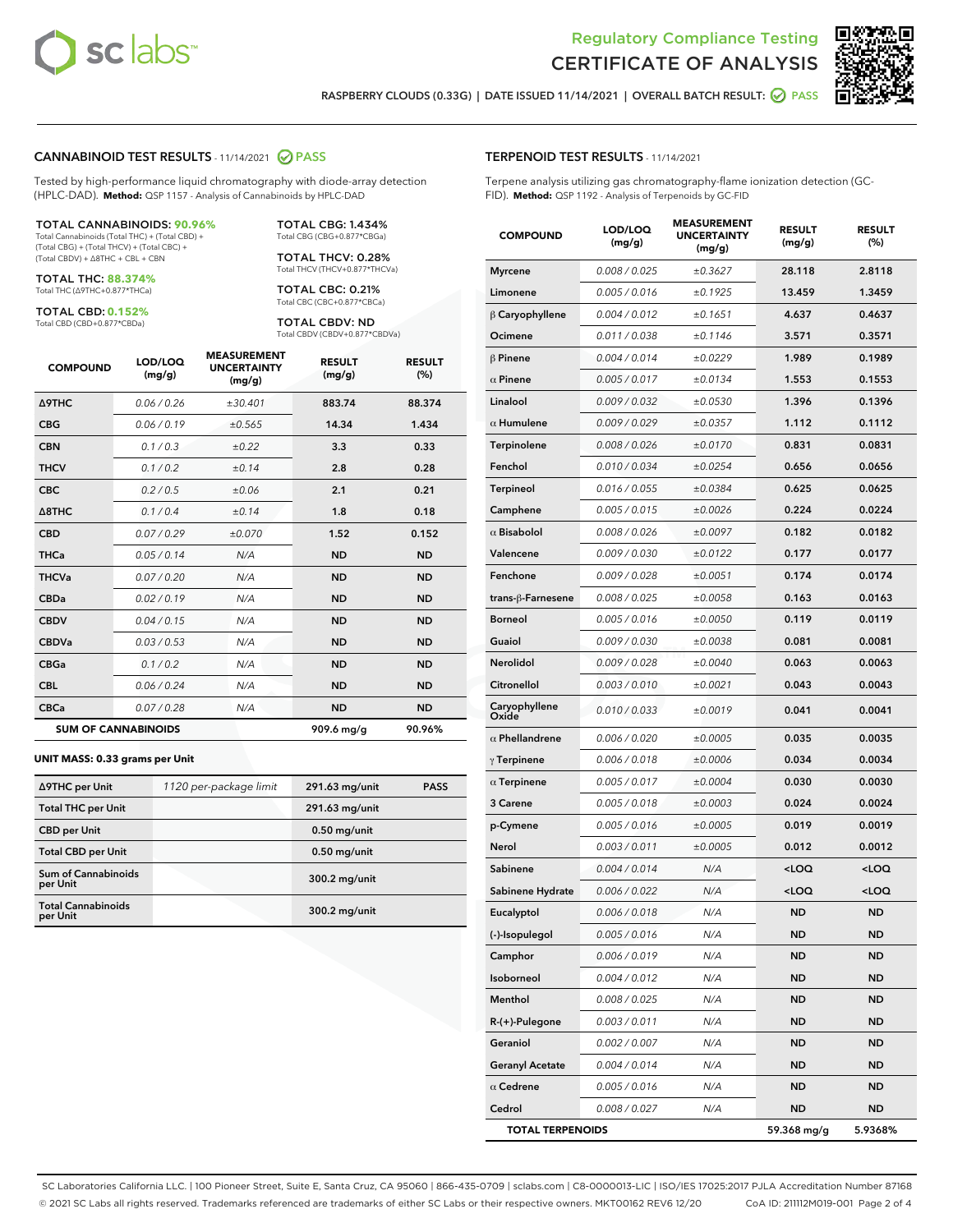



RASPBERRY CLOUDS (0.33G) | DATE ISSUED 11/14/2021 | OVERALL BATCH RESULT: @ PASS

# CATEGORY 1 PESTICIDE TEST RESULTS - 11/14/2021 2 PASS

Pesticide and plant growth regulator analysis utilizing high-performance liquid chromatography-mass spectrometry (HPLC-MS) or gas chromatography-mass spectrometry (GC-MS). \*GC-MS utilized where indicated. **Method:** QSP 1212 - Analysis of Pesticides and Mycotoxins by LC-MS or QSP 1213 - Analysis of Pesticides by GC-MS

| 0.03 / 0.08<br><b>ND</b><br><b>PASS</b><br>Aldicarb<br>$\ge$ LOD<br>N/A<br>Carbofuran<br>0.02 / 0.05<br>$\geq$ LOD<br>N/A<br><b>ND</b><br><b>PASS</b><br>Chlordane*<br>0.03 / 0.08<br>$\ge$ LOD<br>N/A<br><b>ND</b><br><b>PASS</b><br>Chlorfenapyr*<br>0.03/0.10<br>$\geq$ LOD<br>N/A<br><b>ND</b><br><b>PASS</b><br>Chlorpyrifos<br>0.02 / 0.06<br>N/A<br><b>ND</b><br><b>PASS</b><br>$\ge$ LOD<br>Coumaphos<br>0.02 / 0.07<br>N/A<br><b>ND</b><br><b>PASS</b><br>$\ge$ LOD<br>Daminozide<br>0.02 / 0.07<br>N/A<br><b>ND</b><br><b>PASS</b><br>$\ge$ LOD<br><b>DDVP</b><br>0.03/0.09<br>$>$ LOD<br>N/A<br><b>ND</b><br><b>PASS</b><br>(Dichlorvos)<br>Dimethoate<br>0.03 / 0.08<br>$\ge$ LOD<br><b>ND</b><br><b>PASS</b><br>N/A<br>0.03/0.10<br>N/A<br><b>ND</b><br><b>PASS</b><br>Ethoprop(hos)<br>$>$ LOD<br>0.02 / 0.06<br>N/A<br><b>ND</b><br><b>PASS</b><br>$\ge$ LOD<br>Etofenprox<br>Fenoxycarb<br>0.03 / 0.08<br>$\ge$ LOD<br>N/A<br><b>ND</b><br><b>PASS</b><br>0.03 / 0.08<br>$\ge$ LOD<br>N/A<br><b>ND</b><br><b>PASS</b><br>Fipronil<br>Imazalil<br>0.02 / 0.06<br>$>$ LOD<br>N/A<br><b>ND</b><br><b>PASS</b><br><b>Methiocarb</b><br>0.02 / 0.07<br>$\ge$ LOD<br>N/A<br><b>ND</b><br><b>PASS</b><br>Methyl<br>0.03/0.10<br>N/A<br><b>ND</b><br><b>PASS</b><br>$\ge$ LOD<br>parathion<br>0.03/0.09<br><b>Mevinphos</b><br>$\ge$ LOD<br>N/A<br><b>ND</b><br><b>PASS</b><br>Paclobutrazol<br>0.02 / 0.05<br>$>$ LOD<br>N/A<br><b>ND</b><br><b>PASS</b><br>0.03/0.09<br>N/A<br>$\ge$ LOD<br><b>ND</b><br><b>PASS</b><br>Propoxur<br>0.03 / 0.08<br><b>ND</b><br><b>PASS</b><br>Spiroxamine<br>$\ge$ LOD<br>N/A<br>Thiacloprid<br>0.03/0.10<br>$\ge$ LOD<br>N/A<br><b>ND</b><br><b>PASS</b> | <b>COMPOUND</b> | LOD/LOQ<br>$(\mu g/g)$ | <b>ACTION</b><br><b>LIMIT</b><br>$(\mu g/g)$ | <b>MEASUREMENT</b><br><b>UNCERTAINTY</b><br>$(\mu g/g)$ | <b>RESULT</b><br>$(\mu g/g)$ | <b>RESULT</b> |
|------------------------------------------------------------------------------------------------------------------------------------------------------------------------------------------------------------------------------------------------------------------------------------------------------------------------------------------------------------------------------------------------------------------------------------------------------------------------------------------------------------------------------------------------------------------------------------------------------------------------------------------------------------------------------------------------------------------------------------------------------------------------------------------------------------------------------------------------------------------------------------------------------------------------------------------------------------------------------------------------------------------------------------------------------------------------------------------------------------------------------------------------------------------------------------------------------------------------------------------------------------------------------------------------------------------------------------------------------------------------------------------------------------------------------------------------------------------------------------------------------------------------------------------------------------------------------------------------------------------------------------------------------------------------------------------------------|-----------------|------------------------|----------------------------------------------|---------------------------------------------------------|------------------------------|---------------|
|                                                                                                                                                                                                                                                                                                                                                                                                                                                                                                                                                                                                                                                                                                                                                                                                                                                                                                                                                                                                                                                                                                                                                                                                                                                                                                                                                                                                                                                                                                                                                                                                                                                                                                      |                 |                        |                                              |                                                         |                              |               |
|                                                                                                                                                                                                                                                                                                                                                                                                                                                                                                                                                                                                                                                                                                                                                                                                                                                                                                                                                                                                                                                                                                                                                                                                                                                                                                                                                                                                                                                                                                                                                                                                                                                                                                      |                 |                        |                                              |                                                         |                              |               |
|                                                                                                                                                                                                                                                                                                                                                                                                                                                                                                                                                                                                                                                                                                                                                                                                                                                                                                                                                                                                                                                                                                                                                                                                                                                                                                                                                                                                                                                                                                                                                                                                                                                                                                      |                 |                        |                                              |                                                         |                              |               |
|                                                                                                                                                                                                                                                                                                                                                                                                                                                                                                                                                                                                                                                                                                                                                                                                                                                                                                                                                                                                                                                                                                                                                                                                                                                                                                                                                                                                                                                                                                                                                                                                                                                                                                      |                 |                        |                                              |                                                         |                              |               |
|                                                                                                                                                                                                                                                                                                                                                                                                                                                                                                                                                                                                                                                                                                                                                                                                                                                                                                                                                                                                                                                                                                                                                                                                                                                                                                                                                                                                                                                                                                                                                                                                                                                                                                      |                 |                        |                                              |                                                         |                              |               |
|                                                                                                                                                                                                                                                                                                                                                                                                                                                                                                                                                                                                                                                                                                                                                                                                                                                                                                                                                                                                                                                                                                                                                                                                                                                                                                                                                                                                                                                                                                                                                                                                                                                                                                      |                 |                        |                                              |                                                         |                              |               |
|                                                                                                                                                                                                                                                                                                                                                                                                                                                                                                                                                                                                                                                                                                                                                                                                                                                                                                                                                                                                                                                                                                                                                                                                                                                                                                                                                                                                                                                                                                                                                                                                                                                                                                      |                 |                        |                                              |                                                         |                              |               |
|                                                                                                                                                                                                                                                                                                                                                                                                                                                                                                                                                                                                                                                                                                                                                                                                                                                                                                                                                                                                                                                                                                                                                                                                                                                                                                                                                                                                                                                                                                                                                                                                                                                                                                      |                 |                        |                                              |                                                         |                              |               |
|                                                                                                                                                                                                                                                                                                                                                                                                                                                                                                                                                                                                                                                                                                                                                                                                                                                                                                                                                                                                                                                                                                                                                                                                                                                                                                                                                                                                                                                                                                                                                                                                                                                                                                      |                 |                        |                                              |                                                         |                              |               |
|                                                                                                                                                                                                                                                                                                                                                                                                                                                                                                                                                                                                                                                                                                                                                                                                                                                                                                                                                                                                                                                                                                                                                                                                                                                                                                                                                                                                                                                                                                                                                                                                                                                                                                      |                 |                        |                                              |                                                         |                              |               |
|                                                                                                                                                                                                                                                                                                                                                                                                                                                                                                                                                                                                                                                                                                                                                                                                                                                                                                                                                                                                                                                                                                                                                                                                                                                                                                                                                                                                                                                                                                                                                                                                                                                                                                      |                 |                        |                                              |                                                         |                              |               |
|                                                                                                                                                                                                                                                                                                                                                                                                                                                                                                                                                                                                                                                                                                                                                                                                                                                                                                                                                                                                                                                                                                                                                                                                                                                                                                                                                                                                                                                                                                                                                                                                                                                                                                      |                 |                        |                                              |                                                         |                              |               |
|                                                                                                                                                                                                                                                                                                                                                                                                                                                                                                                                                                                                                                                                                                                                                                                                                                                                                                                                                                                                                                                                                                                                                                                                                                                                                                                                                                                                                                                                                                                                                                                                                                                                                                      |                 |                        |                                              |                                                         |                              |               |
|                                                                                                                                                                                                                                                                                                                                                                                                                                                                                                                                                                                                                                                                                                                                                                                                                                                                                                                                                                                                                                                                                                                                                                                                                                                                                                                                                                                                                                                                                                                                                                                                                                                                                                      |                 |                        |                                              |                                                         |                              |               |
|                                                                                                                                                                                                                                                                                                                                                                                                                                                                                                                                                                                                                                                                                                                                                                                                                                                                                                                                                                                                                                                                                                                                                                                                                                                                                                                                                                                                                                                                                                                                                                                                                                                                                                      |                 |                        |                                              |                                                         |                              |               |
|                                                                                                                                                                                                                                                                                                                                                                                                                                                                                                                                                                                                                                                                                                                                                                                                                                                                                                                                                                                                                                                                                                                                                                                                                                                                                                                                                                                                                                                                                                                                                                                                                                                                                                      |                 |                        |                                              |                                                         |                              |               |
|                                                                                                                                                                                                                                                                                                                                                                                                                                                                                                                                                                                                                                                                                                                                                                                                                                                                                                                                                                                                                                                                                                                                                                                                                                                                                                                                                                                                                                                                                                                                                                                                                                                                                                      |                 |                        |                                              |                                                         |                              |               |
|                                                                                                                                                                                                                                                                                                                                                                                                                                                                                                                                                                                                                                                                                                                                                                                                                                                                                                                                                                                                                                                                                                                                                                                                                                                                                                                                                                                                                                                                                                                                                                                                                                                                                                      |                 |                        |                                              |                                                         |                              |               |
|                                                                                                                                                                                                                                                                                                                                                                                                                                                                                                                                                                                                                                                                                                                                                                                                                                                                                                                                                                                                                                                                                                                                                                                                                                                                                                                                                                                                                                                                                                                                                                                                                                                                                                      |                 |                        |                                              |                                                         |                              |               |
|                                                                                                                                                                                                                                                                                                                                                                                                                                                                                                                                                                                                                                                                                                                                                                                                                                                                                                                                                                                                                                                                                                                                                                                                                                                                                                                                                                                                                                                                                                                                                                                                                                                                                                      |                 |                        |                                              |                                                         |                              |               |
|                                                                                                                                                                                                                                                                                                                                                                                                                                                                                                                                                                                                                                                                                                                                                                                                                                                                                                                                                                                                                                                                                                                                                                                                                                                                                                                                                                                                                                                                                                                                                                                                                                                                                                      |                 |                        |                                              |                                                         |                              |               |

#### CATEGORY 2 PESTICIDE TEST RESULTS - 11/14/2021 @ PASS

| <b>COMPOUND</b>          | LOD/LOO<br>$(\mu g/g)$ | <b>ACTION</b><br>LIMIT<br>$(\mu g/g)$ | <b>MEASUREMENT</b><br><b>UNCERTAINTY</b><br>$(\mu g/g)$ | <b>RESULT</b><br>$(\mu g/g)$ | <b>RESULT</b> |
|--------------------------|------------------------|---------------------------------------|---------------------------------------------------------|------------------------------|---------------|
| Abamectin                | 0.03/0.10              | 0.1                                   | N/A                                                     | <b>ND</b>                    | <b>PASS</b>   |
| Acephate                 | 0.02/0.07              | 0.1                                   | N/A                                                     | <b>ND</b>                    | <b>PASS</b>   |
| Acequinocyl              | 0.02/0.07              | 0.1                                   | N/A                                                     | <b>ND</b>                    | <b>PASS</b>   |
| Acetamiprid              | 0.02/0.05              | 0.1                                   | N/A                                                     | <b>ND</b>                    | <b>PASS</b>   |
| Azoxystrobin             | 0.02/0.07              | 0.1                                   | N/A                                                     | <b>ND</b>                    | <b>PASS</b>   |
| <b>Bifenazate</b>        | 0.01 / 0.04            | 0.1                                   | N/A                                                     | <b>ND</b>                    | <b>PASS</b>   |
| <b>Bifenthrin</b>        | 0.02 / 0.05            | 3                                     | N/A                                                     | <b>ND</b>                    | <b>PASS</b>   |
| <b>Boscalid</b>          | 0.03/0.09              | 0.1                                   | N/A                                                     | <b>ND</b>                    | <b>PASS</b>   |
| Captan                   | 0.19/0.57              | 0.7                                   | N/A                                                     | <b>ND</b>                    | <b>PASS</b>   |
| Carbaryl                 | 0.02/0.06              | 0.5                                   | N/A                                                     | <b>ND</b>                    | <b>PASS</b>   |
| Chlorantranilip-<br>role | 0.04/0.12              | 10                                    | N/A                                                     | <b>ND</b>                    | <b>PASS</b>   |
| Clofentezine             | 0.03/0.09              | 0.1                                   | N/A                                                     | <b>ND</b>                    | <b>PASS</b>   |

# CATEGORY 2 PESTICIDE TEST RESULTS - 11/14/2021 continued

| <b>COMPOUND</b>               | LOD/LOQ<br>(µg/g) | <b>ACTION</b><br><b>LIMIT</b><br>$(\mu g/g)$ | <b>MEASUREMENT</b><br><b>UNCERTAINTY</b><br>$(\mu g/g)$ | <b>RESULT</b><br>(µg/g) | <b>RESULT</b> |
|-------------------------------|-------------------|----------------------------------------------|---------------------------------------------------------|-------------------------|---------------|
| Cyfluthrin                    | 0.12 / 0.38       | $\overline{c}$                               | N/A                                                     | <b>ND</b>               | <b>PASS</b>   |
| Cypermethrin                  | 0.11 / 0.32       | 1                                            | N/A                                                     | ND                      | <b>PASS</b>   |
| Diazinon                      | 0.02 / 0.05       | 0.1                                          | N/A                                                     | ND                      | <b>PASS</b>   |
| Dimethomorph                  | 0.03 / 0.09       | 2                                            | N/A                                                     | ND                      | <b>PASS</b>   |
| Etoxazole                     | 0.02 / 0.06       | 0.1                                          | N/A                                                     | <b>ND</b>               | <b>PASS</b>   |
| Fenhexamid                    | 0.03 / 0.09       | 0.1                                          | N/A                                                     | <b>ND</b>               | <b>PASS</b>   |
| Fenpyroximate                 | 0.02 / 0.06       | 0.1                                          | N/A                                                     | ND                      | <b>PASS</b>   |
| Flonicamid                    | 0.03 / 0.10       | 0.1                                          | N/A                                                     | ND                      | <b>PASS</b>   |
| Fludioxonil                   | 0.03 / 0.10       | 0.1                                          | N/A                                                     | <b>ND</b>               | <b>PASS</b>   |
| Hexythiazox                   | 0.02 / 0.07       | 0.1                                          | N/A                                                     | ND                      | <b>PASS</b>   |
| Imidacloprid                  | 0.04 / 0.11       | 5                                            | N/A                                                     | ND                      | <b>PASS</b>   |
| Kresoxim-methyl               | 0.02 / 0.07       | 0.1                                          | N/A                                                     | <b>ND</b>               | <b>PASS</b>   |
| <b>Malathion</b>              | 0.03 / 0.09       | 0.5                                          | N/A                                                     | ND                      | <b>PASS</b>   |
| Metalaxyl                     | 0.02 / 0.07       | $\overline{c}$                               | N/A                                                     | ND                      | <b>PASS</b>   |
| Methomyl                      | 0.03 / 0.10       | 1                                            | N/A                                                     | <b>ND</b>               | <b>PASS</b>   |
| Myclobutanil                  | 0.03 / 0.09       | 0.1                                          | N/A                                                     | ND                      | <b>PASS</b>   |
| Naled                         | 0.02 / 0.07       | 0.1                                          | N/A                                                     | ND                      | <b>PASS</b>   |
| Oxamyl                        | 0.04 / 0.11       | 0.5                                          | N/A                                                     | ND                      | <b>PASS</b>   |
| Pentachloronitro-<br>benzene* | 0.03 / 0.09       | 0.1                                          | N/A                                                     | ND                      | <b>PASS</b>   |
| Permethrin                    | 0.04 / 0.12       | 0.5                                          | N/A                                                     | <b>ND</b>               | <b>PASS</b>   |
| Phosmet                       | 0.03 / 0.10       | 0.1                                          | N/A                                                     | <b>ND</b>               | <b>PASS</b>   |
| Piperonylbu-<br>toxide        | 0.02 / 0.07       | 3                                            | N/A                                                     | ND                      | <b>PASS</b>   |
| Prallethrin                   | 0.03 / 0.08       | 0.1                                          | N/A                                                     | <b>ND</b>               | <b>PASS</b>   |
| Propiconazole                 | 0.02 / 0.07       | 0.1                                          | N/A                                                     | ND                      | <b>PASS</b>   |
| Pyrethrins                    | 0.04 / 0.12       | 0.5                                          | N/A                                                     | ND                      | <b>PASS</b>   |
| Pyridaben                     | 0.02 / 0.07       | 0.1                                          | N/A                                                     | ND                      | <b>PASS</b>   |
| Spinetoram                    | 0.02 / 0.07       | 0.1                                          | N/A                                                     | ND                      | <b>PASS</b>   |
| Spinosad                      | 0.02 / 0.07       | 0.1                                          | N/A                                                     | ND                      | <b>PASS</b>   |
| Spiromesifen                  | 0.02 / 0.05       | 0.1                                          | N/A                                                     | <b>ND</b>               | <b>PASS</b>   |
| Spirotetramat                 | 0.02 / 0.06       | 0.1                                          | N/A                                                     | ND                      | <b>PASS</b>   |
| Tebuconazole                  | 0.02 / 0.07       | 0.1                                          | N/A                                                     | ND                      | <b>PASS</b>   |
| Thiamethoxam                  | 0.03 / 0.10       | 5                                            | N/A                                                     | <b>ND</b>               | <b>PASS</b>   |
| Trifloxystrobin               | 0.03 / 0.08       | 0.1                                          | N/A                                                     | <b>ND</b>               | <b>PASS</b>   |

SC Laboratories California LLC. | 100 Pioneer Street, Suite E, Santa Cruz, CA 95060 | 866-435-0709 | sclabs.com | C8-0000013-LIC | ISO/IES 17025:2017 PJLA Accreditation Number 87168 © 2021 SC Labs all rights reserved. Trademarks referenced are trademarks of either SC Labs or their respective owners. MKT00162 REV6 12/20 CoA ID: 211112M019-001 Page 3 of 4